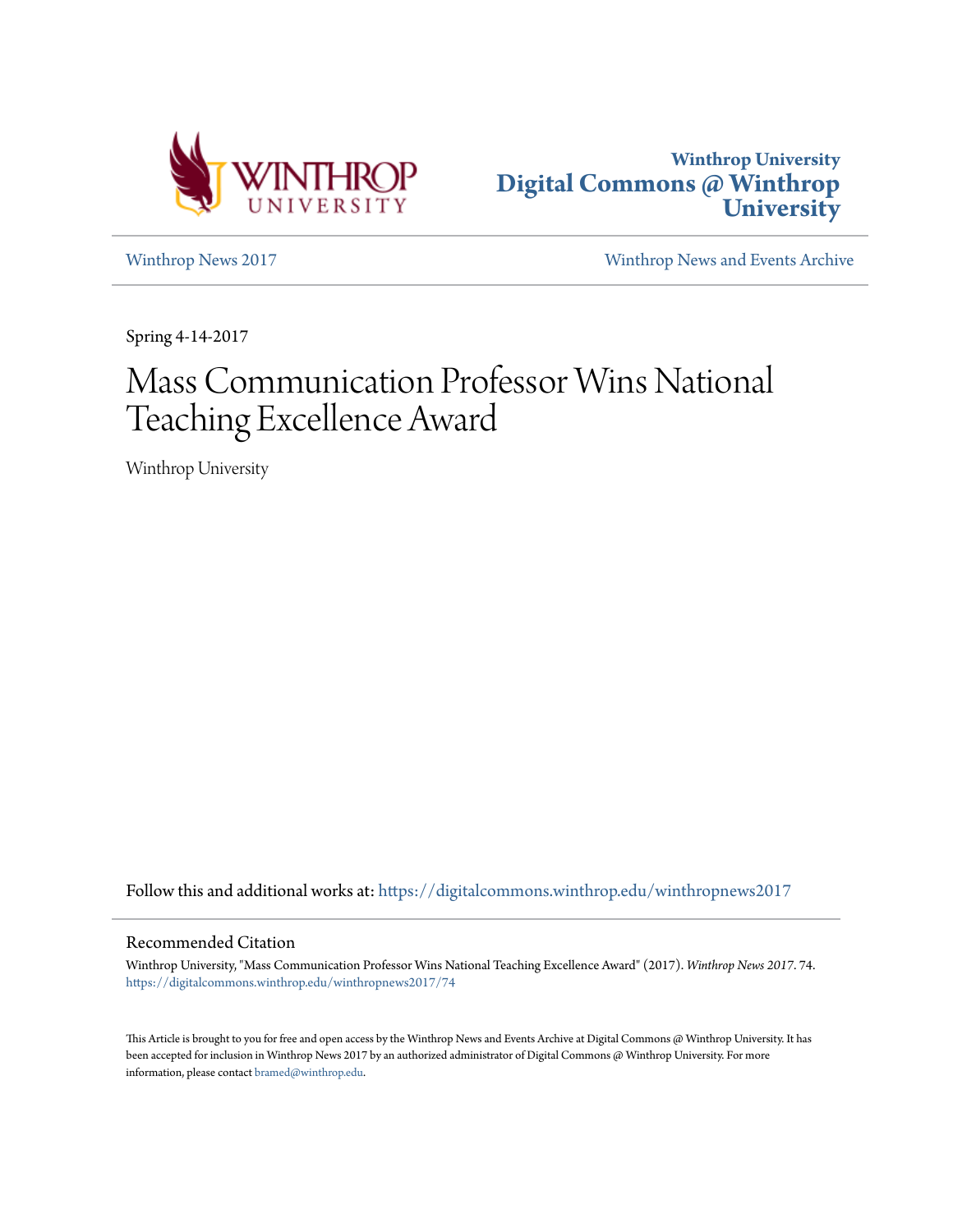



# **ABOUT ADMISSIONS & AID ACADEMICS STUDENT**

04/14/2017

**AFFAIRS ATHLETICS GIVING**

**O** SHARE 上没有。

All News

Archives

RSS News Feeds

Winthrop in the News

# **Mass Communication Professor Wins National Teaching Excellence Award**

# **Quick Facts**

**The award recognizes outstanding contributions** to teaching in advertising.

**Patwardhan joined the Winthrop community in** 2005.



ROCK HILL, SOUTH CAROLINA — Winthrop University Professor of Mass Communication Padmini Patwardhan has another well-deserved plaque in her Johnson Hall office: the **Charles H. Sandage Award for Teaching Excellence** from the American Academy of Advertising (AAA). She accepted the award at the March 23-25 conference in Boston.

Patwardhan

"Needless to say, I am very honored since this is a national award from one of our prestigious academic associations," she said. "Incidentally, Charles Sandage's book on advertising was the first I read on the subject as a journalism school student in India

back in the day, so it has special meaning for me."

The award recognizes outstanding contributions to teaching in advertising. Guy Reel, chair of the Department of Mass Communication, Assistant Professor of Mass Communication Sabrina Habib and Professor Emerita of Mass Communication Marilyn Sarow and three alumni nominated and/or wrote letters of recommendation for Patwardhan.

Reel said Patwardhan rightfully earned this honor through her dedication to her students and the classroom experience.

"I can honestly say she brings as much joy to the classroom as any teacher I've ever seen," he said. "When students excel and are successful in the profession, she is prouder than anyone for them. That's why she brings excellence to her teaching, because she wants to see those students be the best that they can be. The 'Sandy' award was well deserved."

Habib agreed, noting that students respect Patwardhan as a "tough professor who sets high standards, and they want to grow to meet her expectations."

"I have observed first-hand the dedicated relationships she has not just with current students, but also alumni," Habib said. "In all interactions, she focuses on creating a comfortable and respectful environment that encourages collaboration and sharing of ideas."

Joe Phelps, chair of the AAA award committee and Reese Phifer Professor at the University of Alabama, noted that many regard Sandage, the award's namesake, as "the" pioneer in advertising education. His and Patwardhan's name will now be forever connected, he said.

Patwardhan has been a much-decorated member of the faculty since joining the Winthrop community in 2005. Winthrop career highlights include securing the Advertising Educational Foundation Visiting Professorship in 2006; being named the Thompson Scholar in 2011; embarking on a sabbatical